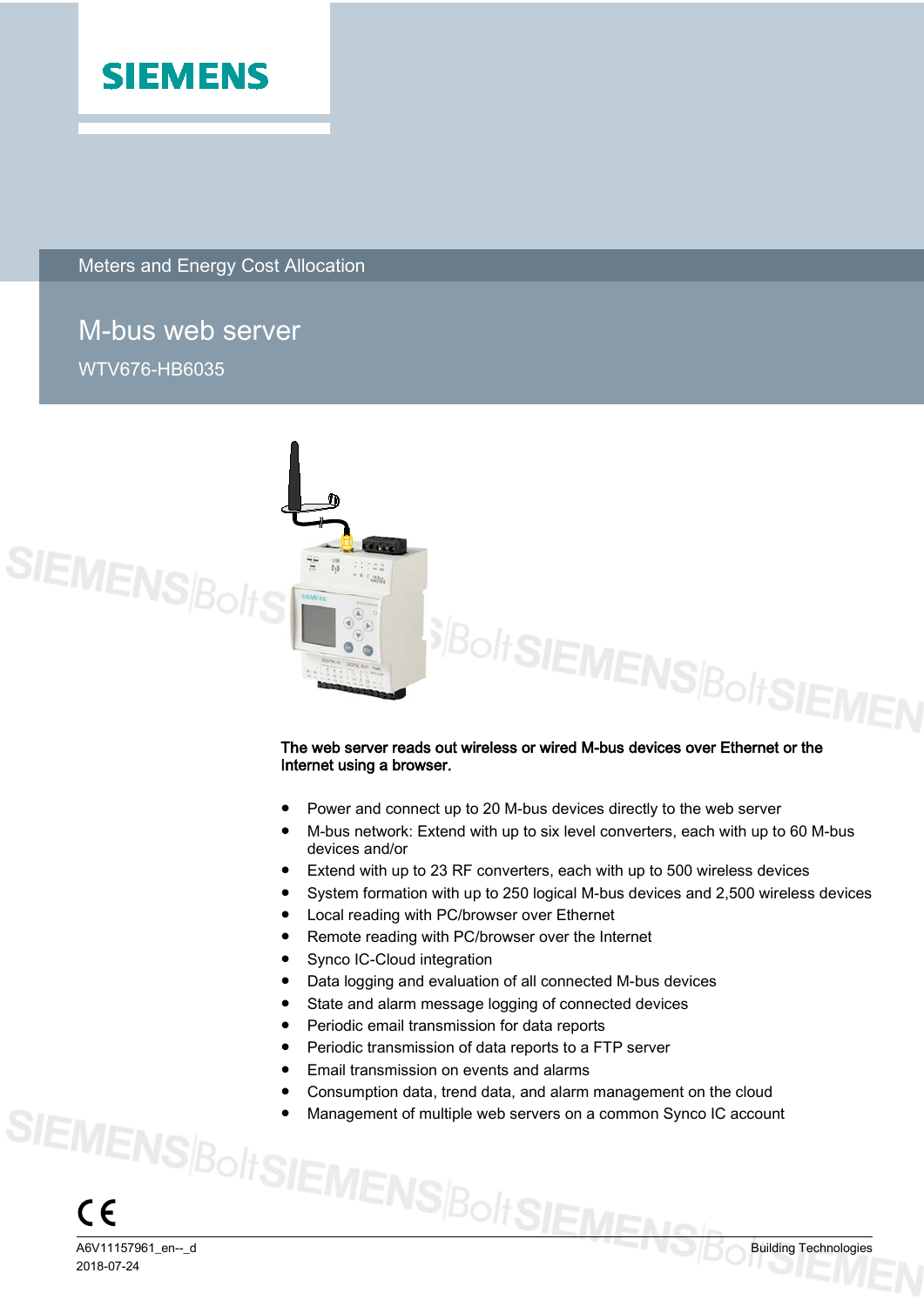Use

The M-bus web server reads devices connected directly to the web server, devices connected to the web server via level converters as well as devices connected to the web server via RF converters.

Web server can be used:

- Alone with up to 20 directly connected, wired M-bus devices
- As a master on an M-bus network with up to six connected level converters, each with up to 60 M-bus devices and/or
- As a master on an M-bus network with up to 23 RF converters, each with up to 500 RF devices

The web server can read out up to 2,500 wireless devices and up to 250 wired devices. It records the data from the connected M-bus devices, can evaluate the data, and sends email notifications on events and alarms.

The device storage can save data for a period of max. 10 years (data is read once a day).

A PC/Internet browser reads the data and log files either locally over Ethernet or from anywhere over the Internet. In addition, the report files can be periodically transmitted with device data to an email recipient or to an FTP server.

| <b>NOTICE</b>                                                                                                                                                                                                                                                               |
|-----------------------------------------------------------------------------------------------------------------------------------------------------------------------------------------------------------------------------------------------------------------------------|
| Forgotten password<br>In the event a password for web server access via an Internet browser is lost, it can no<br>longer be reset or requested. The web server must be replaced.                                                                                            |
| An email can be sent on events and alarms.                                                                                                                                                                                                                                  |
| The web server can be integrated in the Synco IC-Cloud. This permits the periodic upload of<br>invoicing and trend data as well as alarm messages to the cloud per customized settings as<br>well as distributing the information to the corresponding customers via email. |
| The web server has three digital inputs and two digital outputs. The change of state to inputs<br>or outputs are recorded in the event log and/or per email depending on the configuration.<br>Both outputs can be manually switched via web operation.                     |

Web server is protected against short circuits and surges.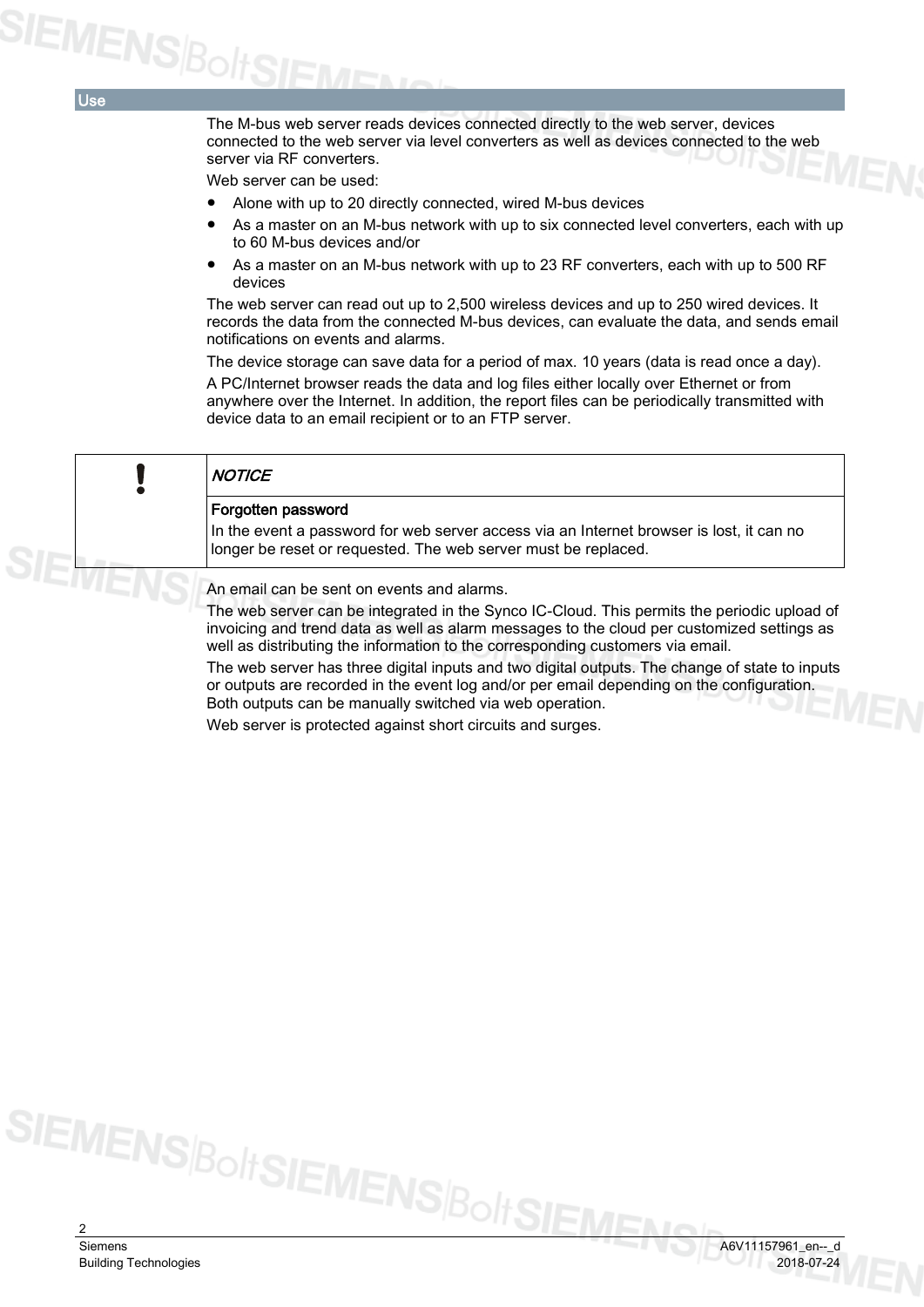## SIEMENS BoltSIE

#### **Functions**

#### Operating modes

The web server can be used in various ways:

#### M-bus web server with wired M-bus devices

The web server reads up to 20 directly connected devices (20 unit M-bus loads).



#### M-bus web server with level converter

The web server is equipped with additional level converters to extend the system by up to 250 devices (250 M-bus loads).

**IVIENSR** 

The web server is operated as the master. Up to 20 M-bus devices can be directly connected.

The level converters are connected as slaves to the web server. Up to 60 M-bus devices can be connected to each level converter.

Up to six level converters can be connected to the web server.



A Web server as master

B Level converter as slave

#### M-bus web server for reading wireless devices

The web server is equipped with additional RF converters to extend the system up to 2,500 wireless devices. The communication between the web server and RF converters takes place over a mesh RF protocol (backbone network).

A minimum of one M-bus web server and one RF converter is required to read out wireless devices. The backbone RF network can consist of a maximum of 23 RF converters. Communication between the RF converters and wireless devices takes place over the wireless M-bus protocol. The RF converter saves the consumption data from the devices in its environment, while forwarding the data to other RF converters, up to the web server (the other RF converters act as repeaters here).

3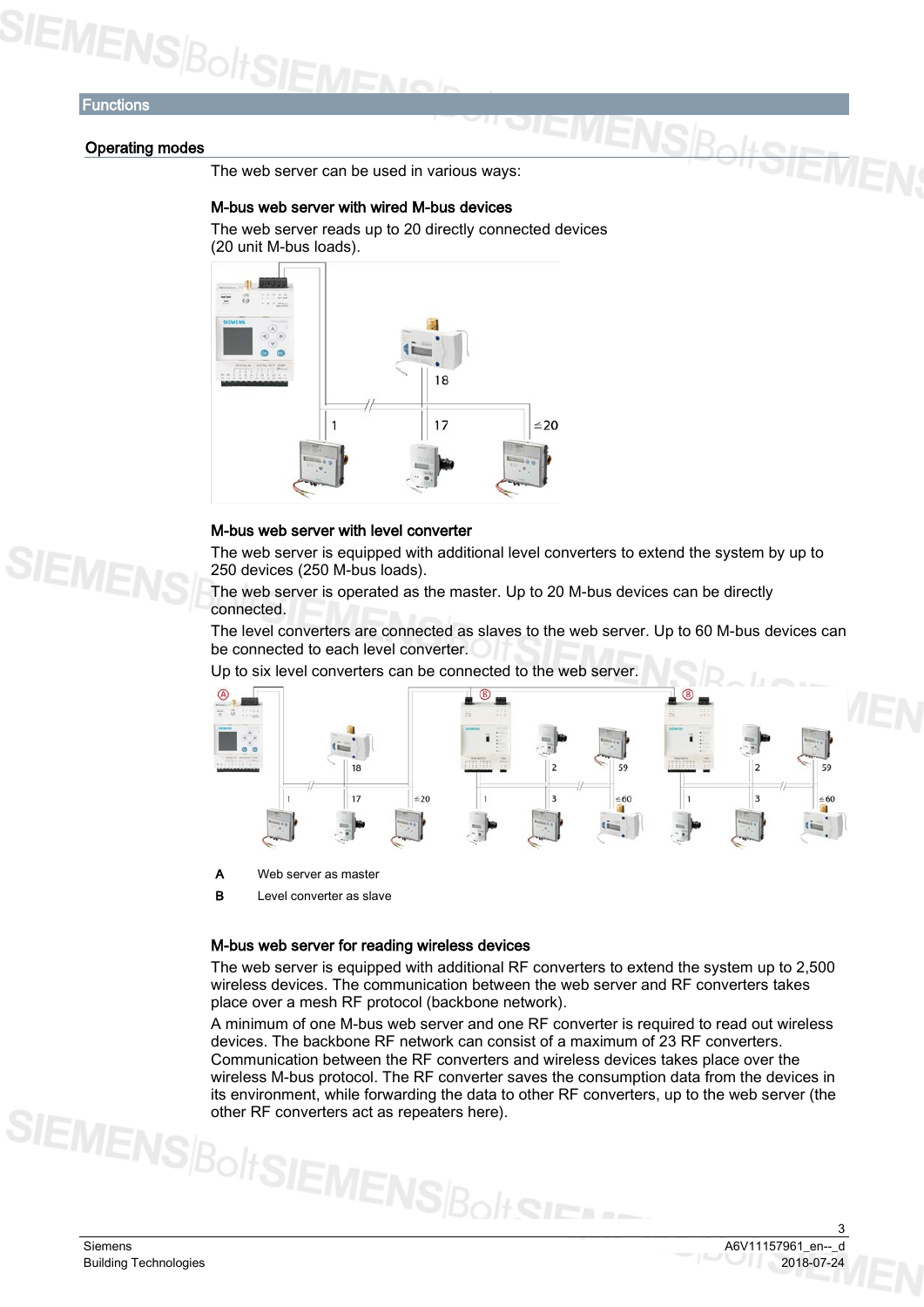

#### Combined plants

**SIEME** 

The web server can read up to 250 wired and 2,500 wireless devices.



- A Web server as master
- **B** Level converter as slave

C The RF converter as participant on the backbone mesh network and connected to the wireless devices

#### Readout data

A PC/Internet browser reads the data on all operating modes either locally over Ethernet or from anywhere over the Internet using a PC/Internet browser.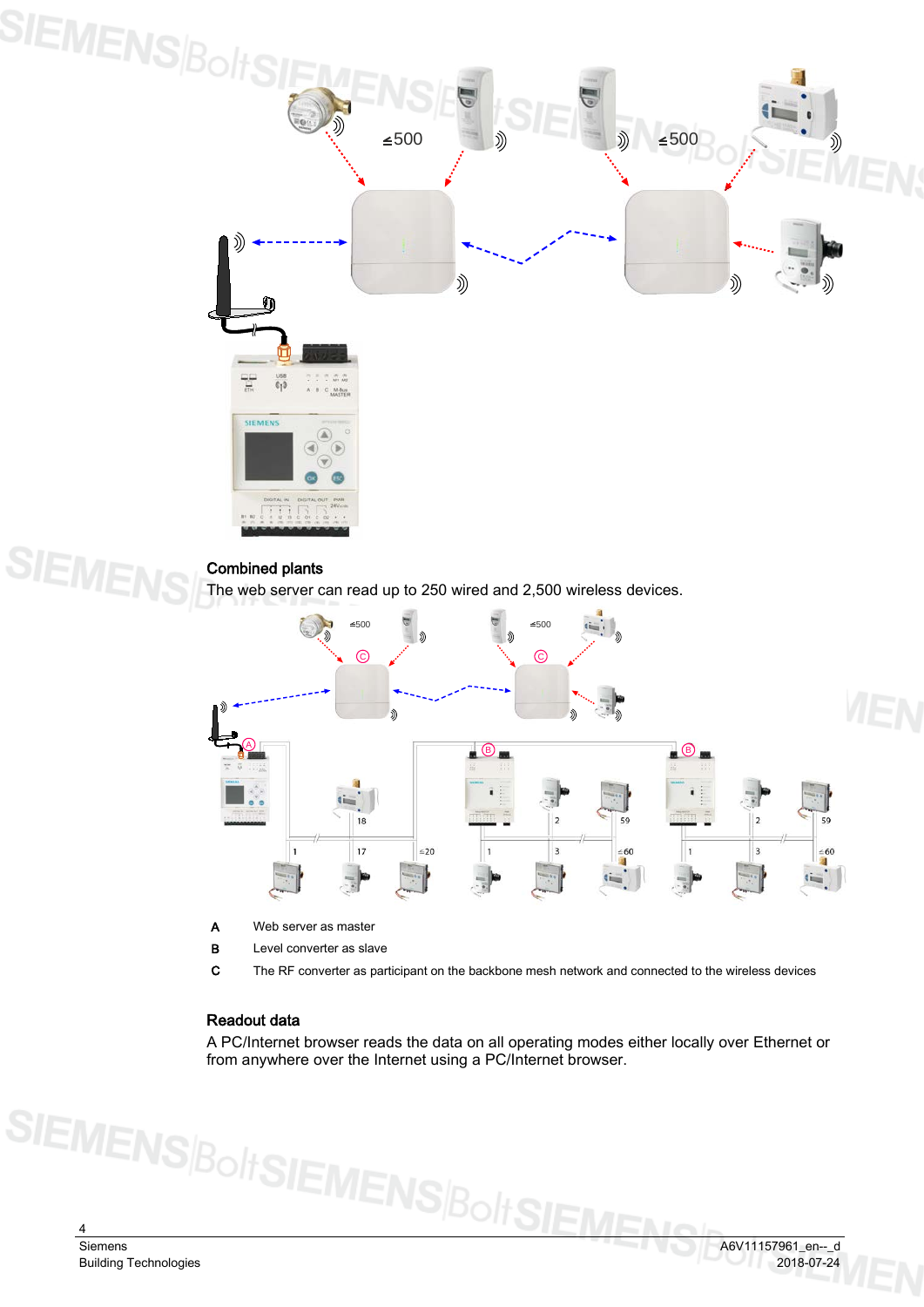## **SIEMENS Boltonic in Synco IC**<br>Web server integration in Synco IC

The web server activation key is entered on the Synco IC-Portal to register the web server on the cloud. The activation key is available both via web browser as well as on the web server display.

After registration, invoicing and trend data as well as alarm messages can be periodically uploaded per settings and distributed to various users.

The Synco IC-Portal is located at: [https://www.siemens-syncoic.com/.](https://www.siemens-syncoic.com/)



#### Operating elements and display



5<br>A6V11157961\_en--\_d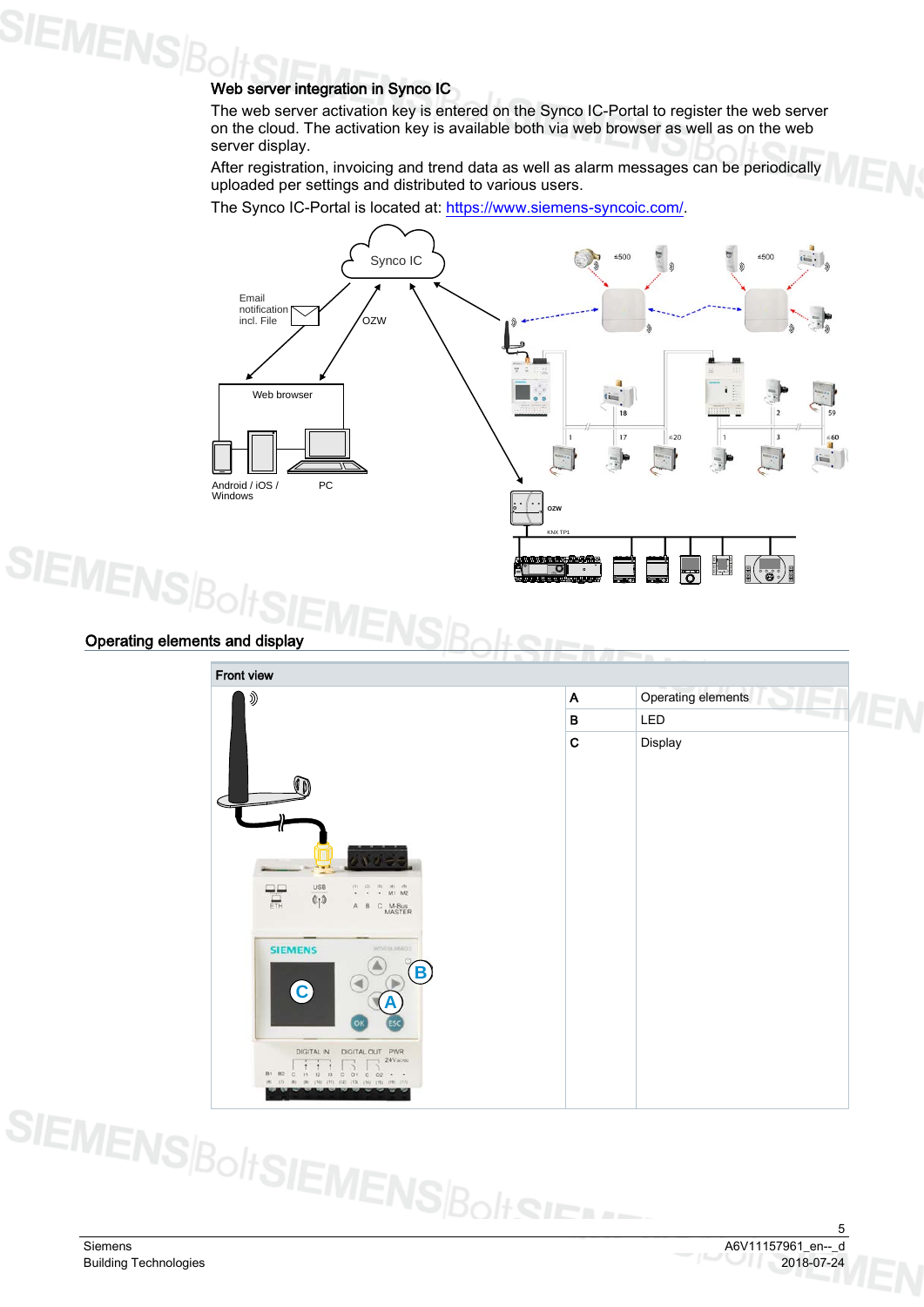## SIEMENS|Bo Operating elements

The operating elements are used to navigate through the web server menu structure. The device can be commissioned and current data can be viewed directly on the device without a PC.

Additional operating options are available when accessing via PC/Internet browser.

Install the supplied antenna for the wireless application. The antenna can be connected either directly or using a cable (recommended). Additional information on installing the antenna is available in document A6V11157964. See Section [Product documentation](#page-9-0)   $[\rightarrow 10]$ .

#### LED

The LED indicates the operating state of the web server.

#### **Display**

Measured data and basic settings are displayed on an LCD display.

Press a navigation button to switch on the display. Access is password protected. The display switches off automatically to save energy after 20 minutes.

Information is divided into four main menus:

- System info
- **Wired devices**
- Wireless devices
- Device search
- **Settings**

| Display example                |        |
|--------------------------------|--------|
| Search meters                  |        |
| Secondary address search       |        |
| 168%<br>Current baudrate: 2400 | JISIE- |
| Current address:<br>68XXXXXX   |        |
| Total devices                  |        |
| <b>New devices</b><br>2        |        |

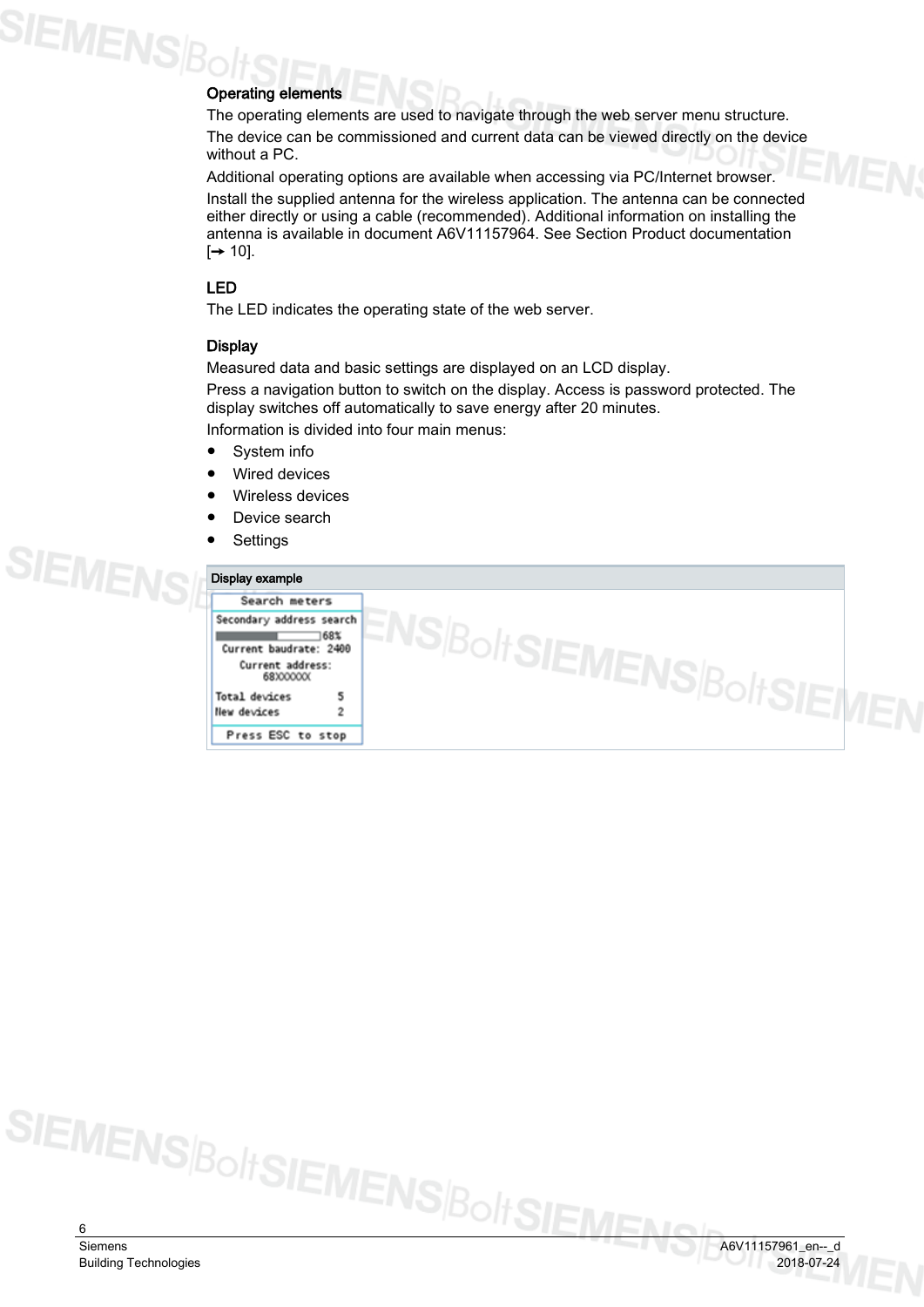#### **Topologies**

#### Wired M-bus devices

The M-bus permits various network topologies. The M-bus devices and level converters can be connected with the web server in a line, bus, star, or tree topology (or a combination of topologies). The same applies to connecting M-bus devices to level converters. Ring topology is not permitted.

**EMEN** 

Bus cable polarity is not relevant, simplifying installation.





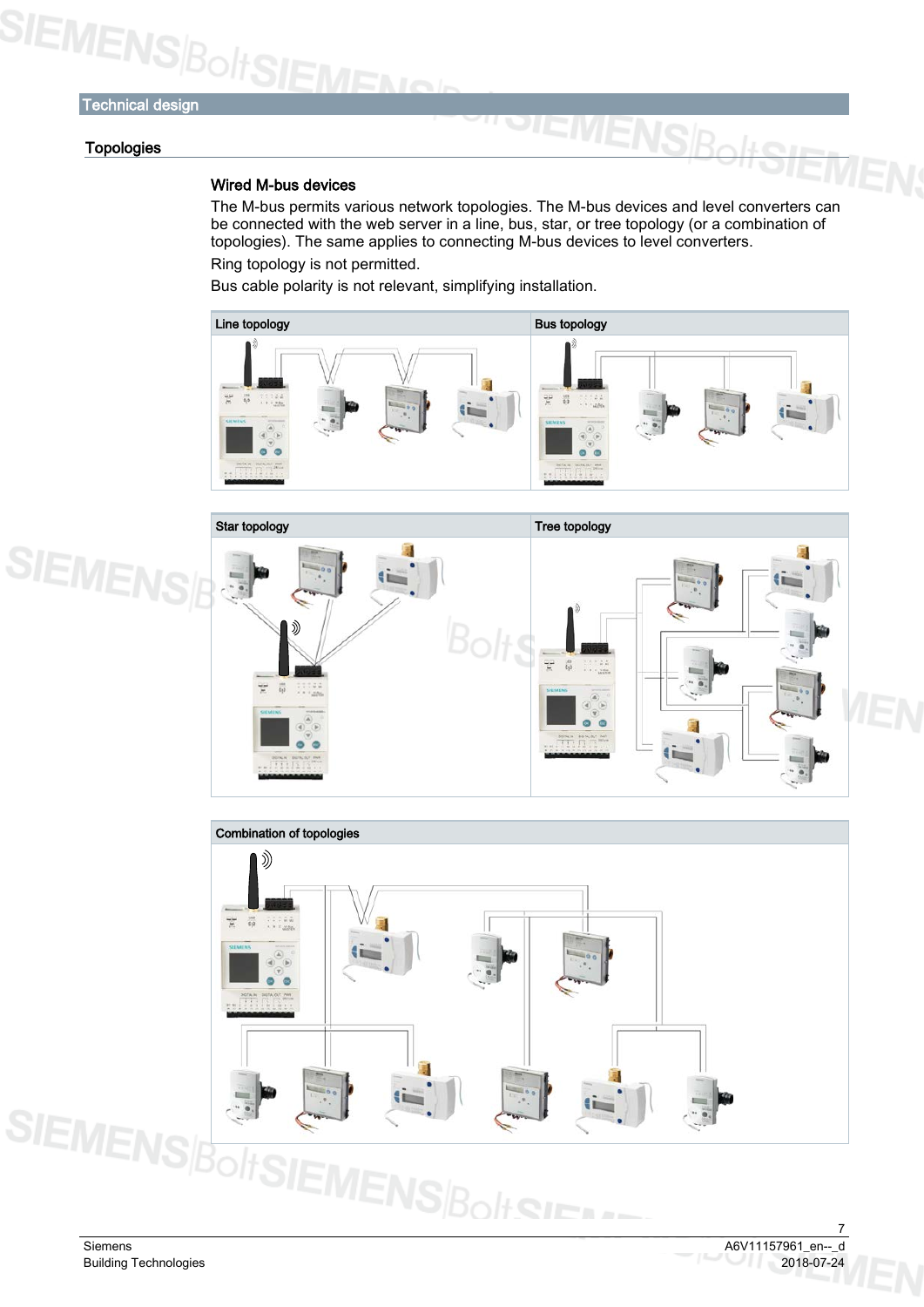



#### Wireless M-bus devices

Web server permits wireless read out using various network topologies. The RF converter is self-organizing and searches for the optimum connection to the web server (mesh network).



#### M-bus wired devices

#### Address

M-bus uses two types of addresses to recognize devices:

- Primary addressing: Up to 250 primary addresses can be assigned to an M-bus system. The primary address is normally assigned during device commissioning.
- Secondary addressing: Secondary addressing consists of 8 bytes and permits the assignment of any number. In the default setting, the secondary address for a device matches the serial number issued by the device manufacturer. The assignment prevents address conflicts on the bus.

#### Bus expansion

| <b>Plant type</b>              | <b>Maximum</b><br>distance | Total cable<br>length | Cable cross-<br>section | Number of<br>devices (slaves) | Max.<br>transmission rate |
|--------------------------------|----------------------------|-----------------------|-------------------------|-------------------------------|---------------------------|
| Small residential<br>buildings | 350 <sub>m</sub>           | $1000 \; \text{m}$    | $0.8 \text{ mm}^2$      | 250                           | 9600 baud                 |
| Large residential              | 350 m                      | 4000 m                | $0.8$ mm <sup>2</sup>   | 250                           | 2400 baud                 |
| buildings                      |                            |                       |                         | 64                            | 9600 baud                 |

**SIEMENS**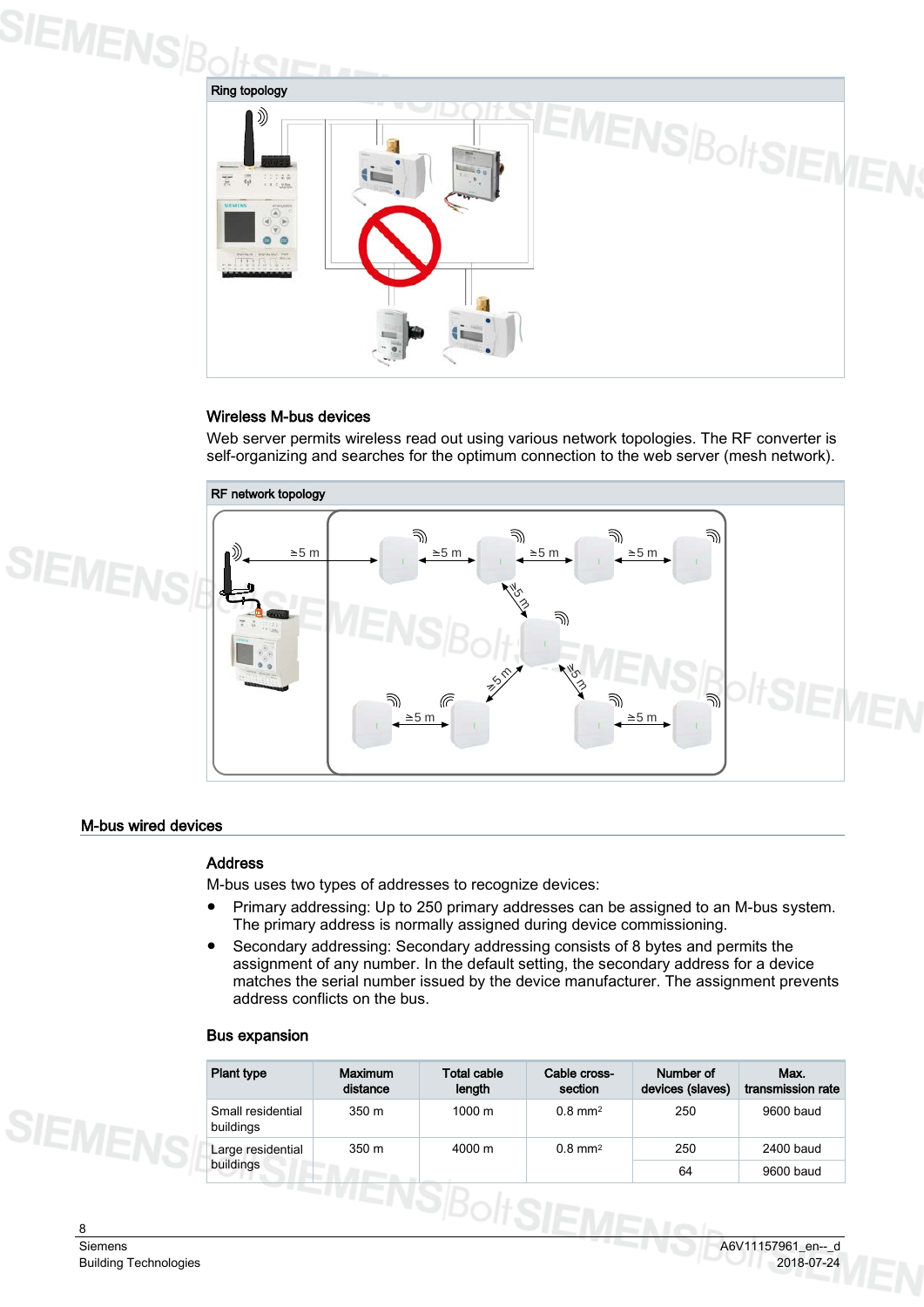| <b>Plant type</b>            | <b>Maximum</b><br>distance | <b>Total cable</b><br>length | Cable cross-<br>section | Number of<br>devices (slaves) | Max.<br>transmission rate |
|------------------------------|----------------------------|------------------------------|-------------------------|-------------------------------|---------------------------|
| Small<br>developments        | 1000 m                     | 4000 m                       | $0.8$ mm <sup>2</sup>   | 64                            | 2400 baud                 |
| Large<br>developments        | $3000 \; \text{m}^*$       | 5000 m                       | $1.5$ mm <sup>2</sup>   | 64                            | 2400 baud                 |
| Direct vicinity              | 5000 m <sup>*</sup>        | 7000 m                       | $1.5$ mm <sup>2</sup>   | 16                            | 300 baud                  |
| Point-to-point<br>connection | 10000 m <sup>*</sup>       | 10000 m                      | $1.5$ mm <sup>2</sup>   |                               | 300 baud                  |

\* Shielded cabling required at a distance in excess of 1000 m (see EN13757-2 appendix E).

#### Signal specification

| M-bus                                                        | Condition                 | <b>Minimum</b> | <b>Typical</b>           | Maximum | Measuring unit |
|--------------------------------------------------------------|---------------------------|----------------|--------------------------|---------|----------------|
| Number of unit M-bus loads per   WTV676-HB6035<br>web server |                           | 0              | $\overline{\phantom{0}}$ | 20      | ٠              |
| Transfer rate                                                | $C_{Seament} \leq 382$ nF | 300            | 2400                     | 9600    | baud           |
| Bus power                                                    | WTV676-HB6035             | 24             | 40                       | 42      | R              |
| <b>Bus current</b>                                           | WTV676-HB6035             | 0              |                          | 30      | mA             |

#### Connection terminals

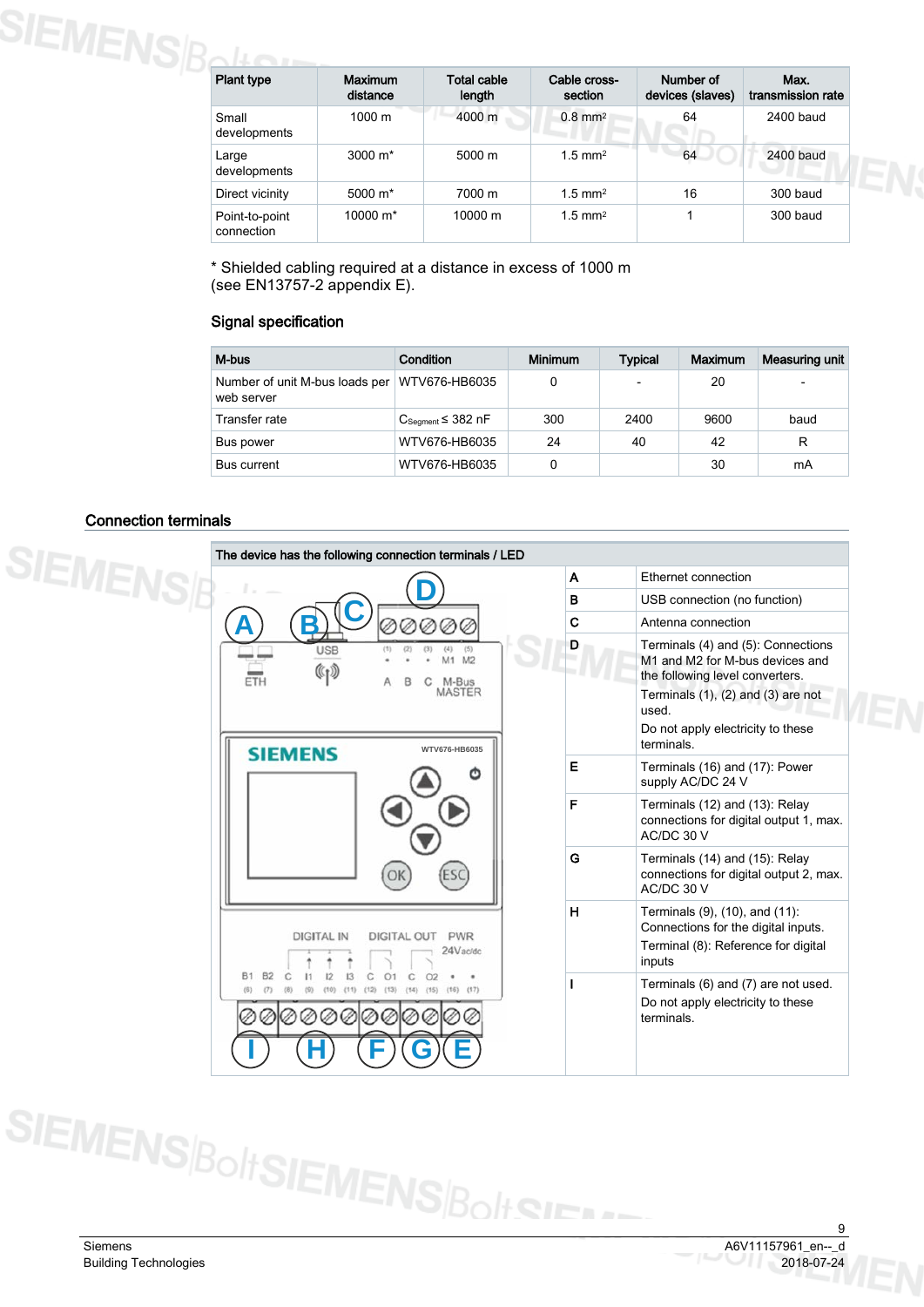

#### Order information

| Order information  |              |               |  |
|--------------------|--------------|---------------|--|
| <b>Description</b> | Order number | Type          |  |
| M-bus web server   | S55563-F150  | WTV676-HB6035 |  |

#### Equipment combinations

The following products can be used together with the web server:

| Description             | Order number | Type          |
|-------------------------|--------------|---------------|
| l M-bus level converter | S55563-F145  | WTV531-GA5060 |
| RF converter            | S55563-F149  | WTX660-E05060 |

#### <span id="page-9-0"></span>Product documentation

| <b>Topic</b>                                               | Title                                                                                               | Document ID |
|------------------------------------------------------------|-----------------------------------------------------------------------------------------------------|-------------|
| Device mounting, wiring,<br>connecting peripheral devices. | M-bus web server mounting instructions                                                              | A6V10844310 |
| User's guide                                               | M-bus web server WTV676-HB6035<br>M-bus level converter WTV531-GA5060<br>RF converter WTX660-E05060 | A6V11157985 |
| User's guide                                               | Synco IC: Cloud and remote access for OZW772<br>and OZW672, cloud access for WTV676                 | A6V10500249 |
| <b>Mounting Instructions</b>                               | M-bus web server WTV676-HB6035                                                                      | A6V11157964 |
| Open Source Software                                       | <b>OSS Software Declaration</b>                                                                     | A6V10919216 |

#### Product inserts

The OSS Software Declaration (English only) as well as mounting instructions in the following languages are included with the web server:

German, English, French, Dutch, Italian, Finnish, Spanish, Norwegian, Polish, Czech, Slovakian, Hungarian, Greek, Croatian, Slovenia, Lithuanian, Bulgarian, Turkish. Related documents such as environmental declarations, CE declarations, etc., can be downloaded at the following Internet address:

<http://siemens.com/bt/download>

#### **Notes**

#### **Safety**

| <b>CAUTION</b>                                                                                           |
|----------------------------------------------------------------------------------------------------------|
| National safety regulations                                                                              |
| Failure to comply with national safety regulations may result in personal injury and property<br>damage. |
| Observe national provisions and comply with the appropriate safety regulations.                          |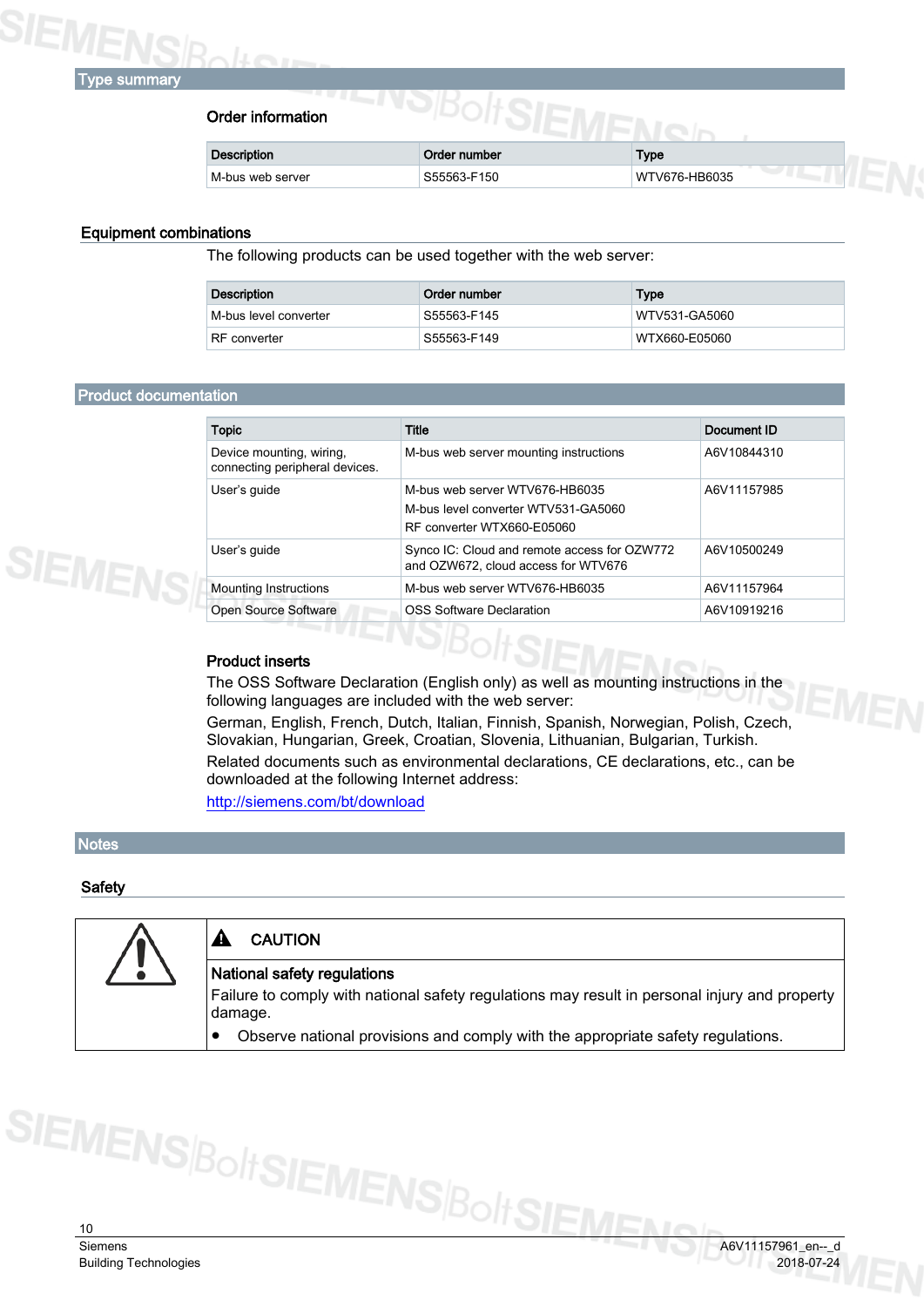## **SIEMENS**BoltSI

#### Installation

#### Note on leakage current protection.

Applies to devices with supply output (AC 24 V or mains voltage) such as a triac output or output to power a field device.



The technical data must include the appropriate information on internal or external device protection.

Disposal



The device is considered an electronic device for disposal in accordance with the European Guidelines and may not be disposed of as domestic garbage.

- Dispose of the device through channels provided for this purpose.
	- Comply with all local and currently applicable laws and regulations.
- Dispose of empty batteries in designated collection points.

Warranty service

Technical data on specific applications are valid only together with Siemens products listed under "Equipment combinations". Siemens rejects any and all warranties in the event that third-party products are used.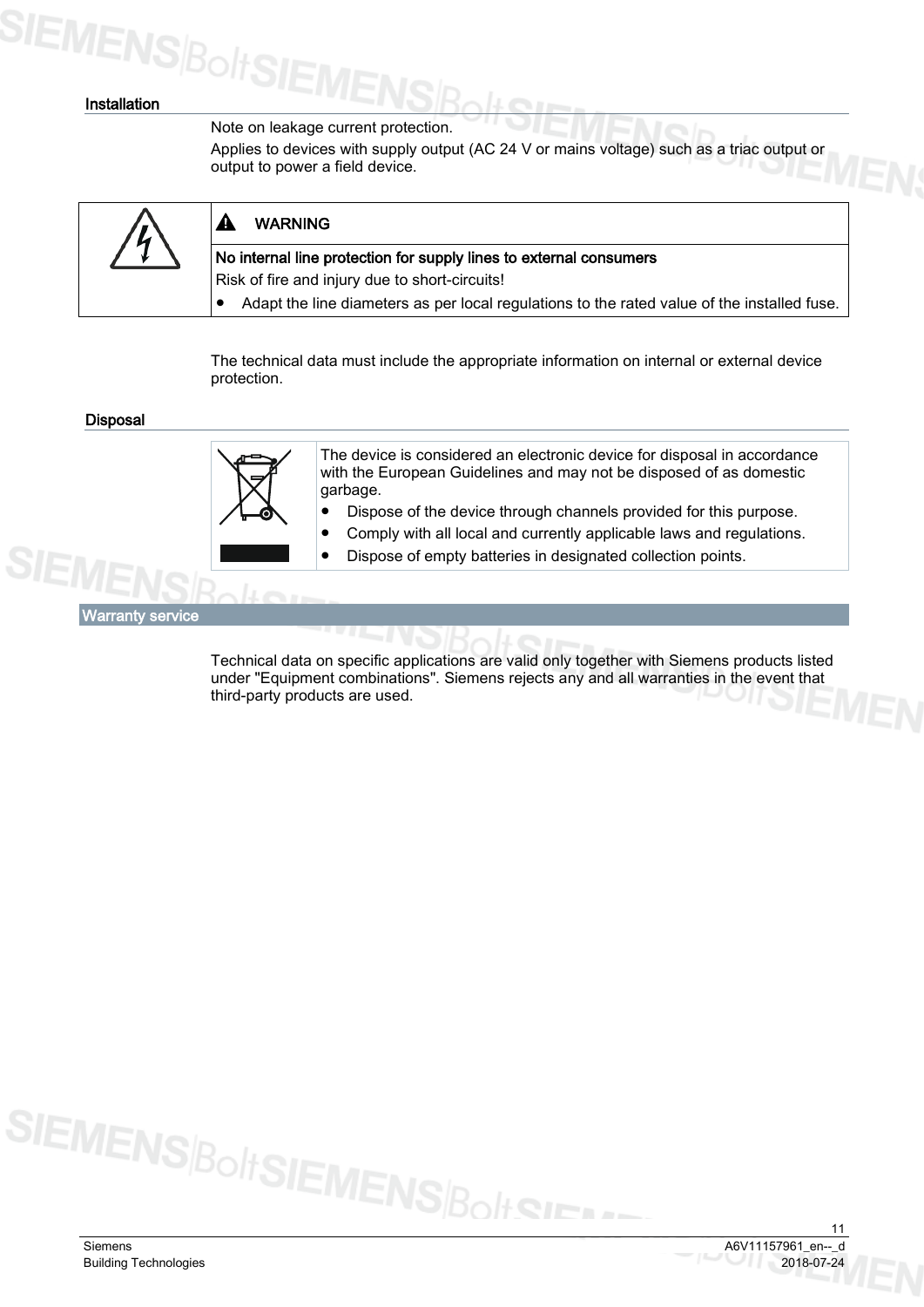# SIEMENS BoltSIEME

| Power supply                                                                                |                                                                                                  |
|---------------------------------------------------------------------------------------------|--------------------------------------------------------------------------------------------------|
| Operating voltage                                                                           | AC/DC 24 V +/- 10 % (SELV)                                                                       |
| AC frequency                                                                                | 50/60 Hz                                                                                         |
| Maximum power consumption                                                                   | 14.5 W, 15 VA                                                                                    |
| Internal fuse                                                                               | PTC resistance and varistor                                                                      |
| Transformer with secondary current limit of max. 10 A or<br>external secondary current fuse | Non-renewable fuse: Slow to a max, 10 A<br>Circuit breaker: Max. 13 A, type B, C, D per EN 60898 |
| Battery backup of real-time clock:<br>Lithium type CR2032 (can be replaced on the plant)    | Battery operation: A total of 5 years<br>Unused: 7 years                                         |

| Pins (terminal block)             |                                                                                                                                                                                                                          |
|-----------------------------------|--------------------------------------------------------------------------------------------------------------------------------------------------------------------------------------------------------------------------|
| M-bus master (terminals 4 and 5): | Connections for M-bus devices<br>and<br>Connection for the following level converters                                                                                                                                    |
| 3 digital inputs:                 | Contact sensing:<br>Voltage: DC 2.2 V<br>Current at closed contact: 0.4 mA<br>OFF = Resistance between terminal 8 and<br>$9,10,11 > 6 k\Omega$<br>ON = Resistance between terminal 8 and 9,10,11 < $3k\Omega$            |
| 2 digital outputs:                | Relay with max. contact rating:<br>5 A @ AC/DC 30 V (resistive load)<br>2 A @ AC/DC 30 V (inductive load $cos\varphi = 0.4$ )                                                                                            |
| SIEMENSIB <sub>O</sub>            | Insulating strength between relay and electronics:<br>1kV AC (SELV-SELV circuits)<br>External fusing of supply line<br>Non-renewable fuse: Slow to a max, 5 A<br>Circuit breaker: Max. 6 A, type B, C, D per EN<br>60898 |

| Interfaces                                          |                                                                                                                                                                                                                                  |
|-----------------------------------------------------|----------------------------------------------------------------------------------------------------------------------------------------------------------------------------------------------------------------------------------|
| <b>Fthernet</b>                                     | Interface type: 10/1000Base-TX, IEEE 802.3 compatible<br>Bit rate: Max. 100 Mbps<br>Recognition: Auto MDI-X<br>N°1 (1 MAC): ETH: Ethernet port                                                                                   |
| Field bus.                                          | M-bus: Max. 20 devices<br>Max. number of wireless devices: 2,500<br>Max, number of wired M-bus devices: 250                                                                                                                      |
| M-bus interface                                     | Power consumption:<br>1 M-bus load<br>Addressing:<br>Primary or secondary<br>Baud rate:<br>300, 2400 or 9600 baud<br>Max. permissible read-out frequency:<br>Typically 2 times a day<br>Protocol:<br>To EN 13757-2/-3, EN 1434-3 |
| RF protocol backbone to RF converter (mesh network) | Frequency band: 868.00870.00 MHz                                                                                                                                                                                                 |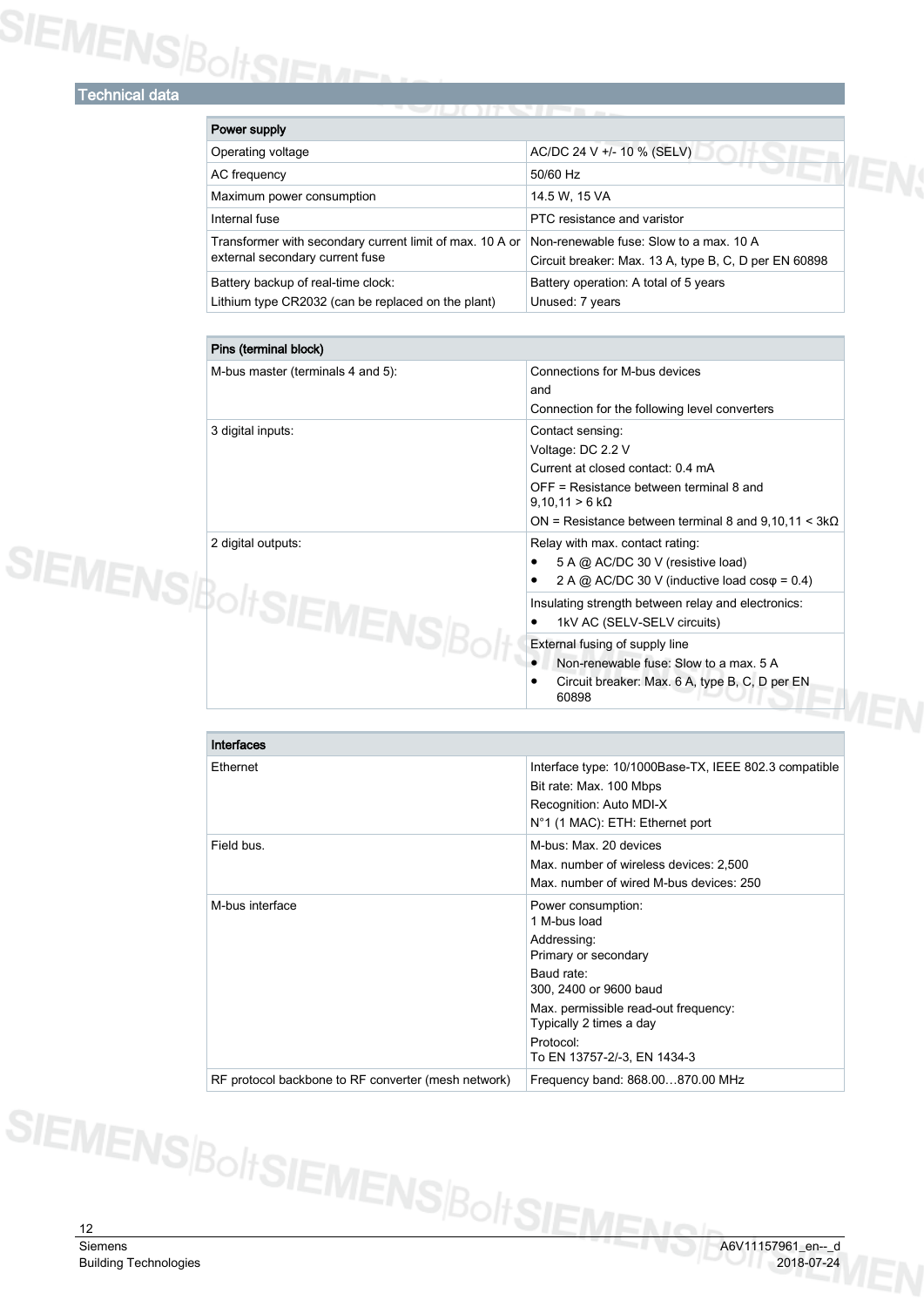| SIEMENS BoltSU |                                                                                   |                                                                                        |
|----------------|-----------------------------------------------------------------------------------|----------------------------------------------------------------------------------------|
|                | M-bus                                                                             |                                                                                        |
|                | Reference standard                                                                | EN13757-4 Physical and Link Layer (Operating modes:<br>C, S,T mode) for wireless M-bus |
|                |                                                                                   | EN13757-3 (Application layer)                                                          |
|                | Baud rate                                                                         | 300 bps9600 bps                                                                        |
|                | Max. number of M-bus devices connected directly to the<br>web server with a cable | 20 (unit M-bus loads)                                                                  |
|                | Max, number of level converters on the web server                                 | 6                                                                                      |
|                | Max. number of wired M-bus devices per level converter                            | 60                                                                                     |
|                | Max, number of RF converters on the web server                                    | 23                                                                                     |
|                | Max. number of wireless devices per RF converter                                  | 500                                                                                    |
|                | Max, number of readable devices                                                   | Wired: 380 M-bus loads or 250 logical M-bus devices<br>Wireless: 2,500 devices         |
|                | Bus power                                                                         | Min. 24 V                                                                              |
|                |                                                                                   | Max. 42 V                                                                              |
|                | Bus supply current                                                                | Min. $0mA$                                                                             |
|                |                                                                                   | Max. 30 mA                                                                             |
|                | Protection against short circuits                                                 | Yes                                                                                    |

| <b>Ambient conditions</b>    |                               |  |
|------------------------------|-------------------------------|--|
| Operation                    | as per EN 60721-3-3           |  |
| Climatic conditions          | Class 3K5                     |  |
| Temperature                  | $-20+55$ °C                   |  |
| Air humidity                 | 595 % r.h.                    |  |
| <b>Mechanical conditions</b> | Class 3M2 as per EN 60721-3-3 |  |
| Transportation               | as per EN 60721-3-2           |  |
| Climatic conditions          | Class 2K3                     |  |
| Temperature                  | $-25. + 65 °C$                |  |
| Air humidity                 | 595%                          |  |
| Mechanical conditions        | Class 2M2                     |  |
| Storage                      | To EN 60721-3-1               |  |
| Climatic conditions          | 1K <sub>3</sub>               |  |
| Temperature                  | $-2565 °C$                    |  |
| Air humidity                 | 595 % r.h.                    |  |
| <b>Mechanical conditions</b> | Class 1M2                     |  |

| Degree of protection |                       |  |
|----------------------|-----------------------|--|
| IP class             | IP20 as per EN 60529  |  |
| Protection class     | III as per EN 62368-1 |  |
|                      |                       |  |

| Mounting      |                             |
|---------------|-----------------------------|
| Mounting type | On 35mm DIN rails (EN60715) |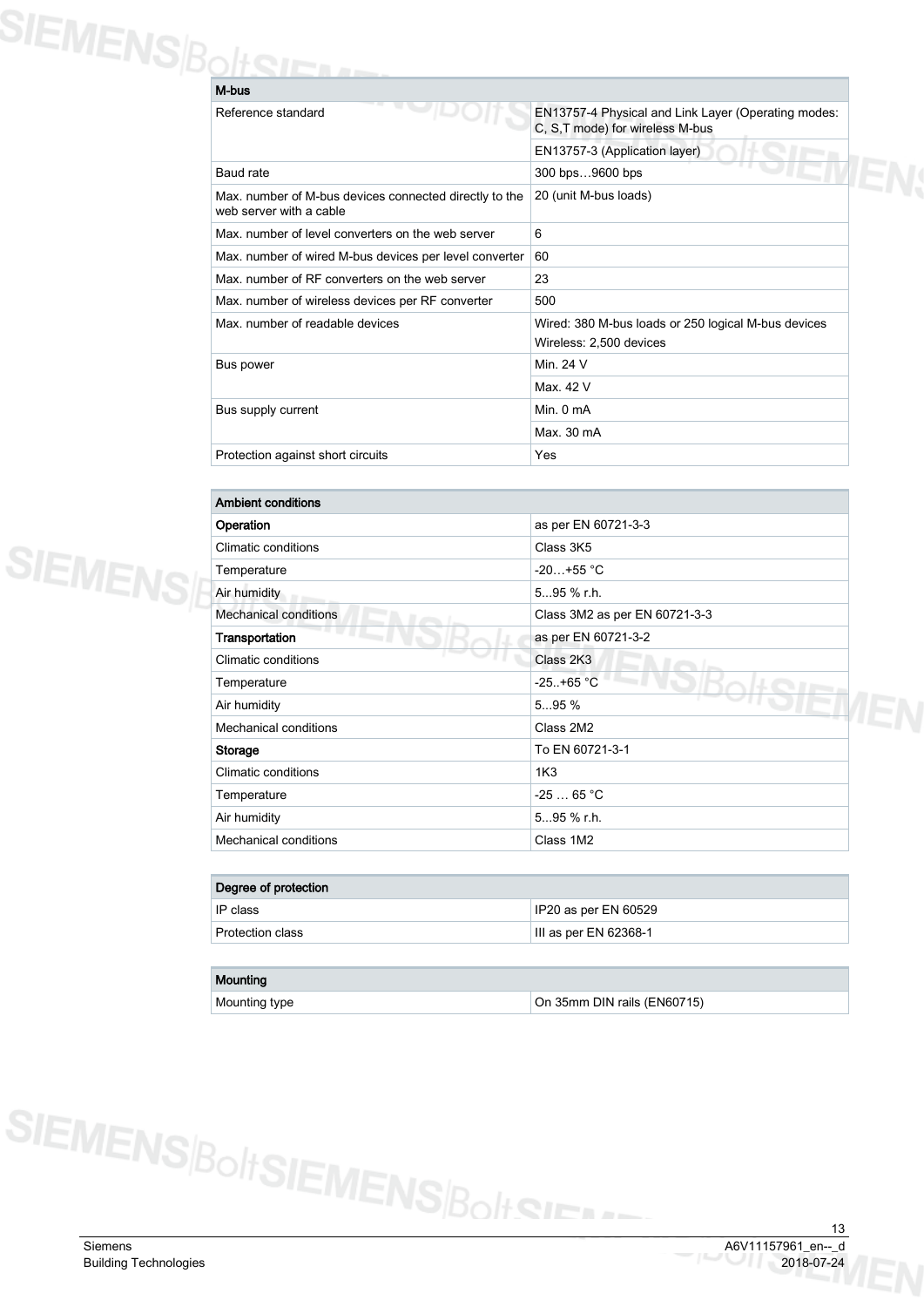# SIEMENS/BoltSIEMEN

| Standards, guidelines         |                                                                                                                                                                                                                                   |  |
|-------------------------------|-----------------------------------------------------------------------------------------------------------------------------------------------------------------------------------------------------------------------------------|--|
| Product standards             | EN 62368-1<br>Information Technology Equipment Safety                                                                                                                                                                             |  |
| Electromagnetic compatibility | For residential, commercial, and industrial environments                                                                                                                                                                          |  |
| EU conformity (CE)            | A5W00034201 *)                                                                                                                                                                                                                    |  |
| Environmental compatibility   | The product environmental declaration A5W00035027 *)<br>contains data on environmentally compatible product<br>design and assessments (RoHS compliance, materials<br>composition, packaging, environmental benefit,<br>disposal). |  |

\*) Documents can be downloaded at http://siemens.com/bt/download.

| <b>External features</b>                        |                              |  |
|-------------------------------------------------|------------------------------|--|
| Housing materials and colors                    | PC + ASA, RAL 9010 (white)   |  |
| Dimensions $(L \times W \times H)$              | $110 \times 71 \times 62$ mm |  |
| Weight of web server with mounting instructions | 0.207 kg                     |  |

SIEMENS|BoltSIEMENS|BoltSIEMENS|BoltSIEMEN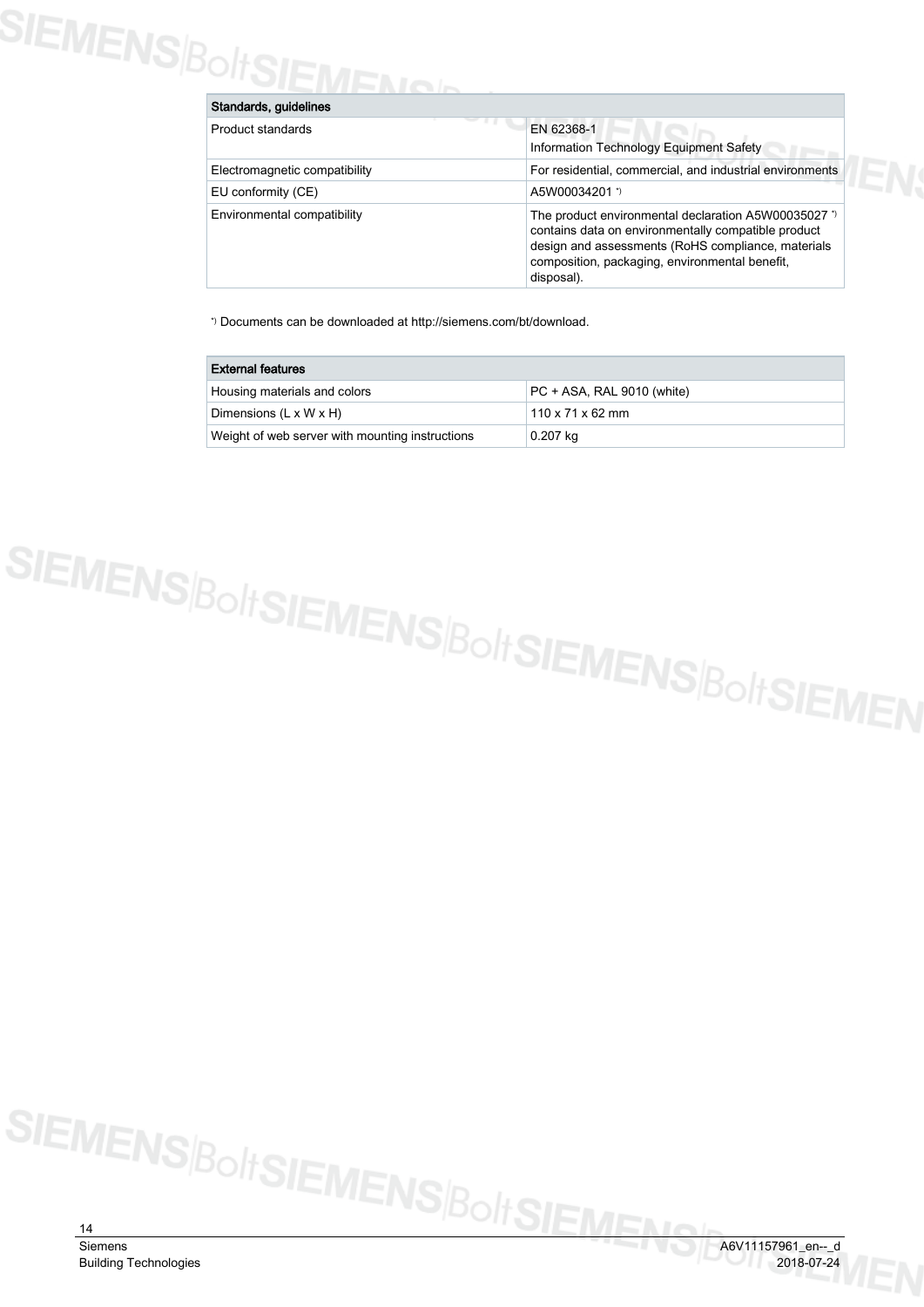SIEMENS<sub>Bolt</sub>SIEMENG